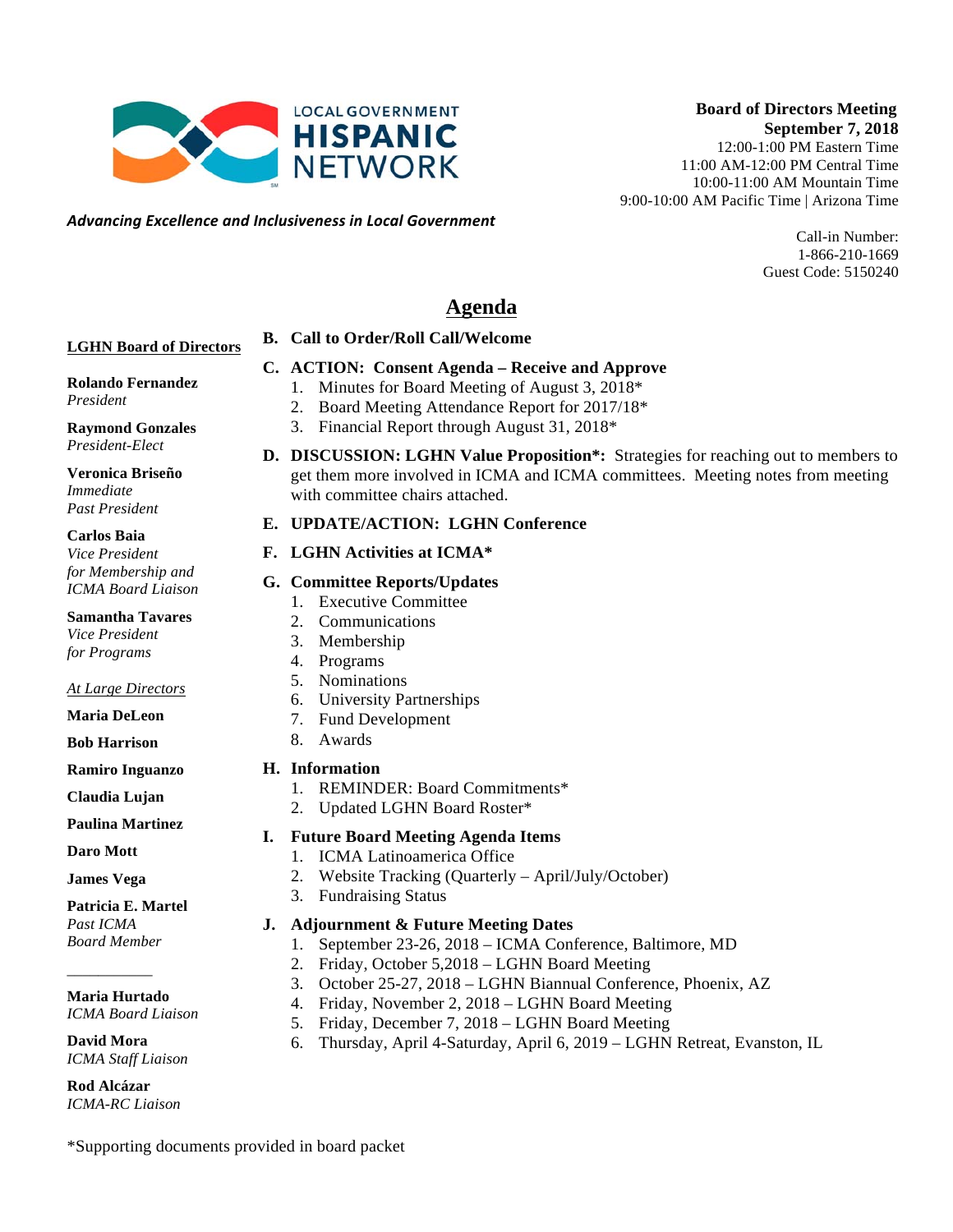

 **MINUTES**

#### *Advancing)Hispanic)leadership)in)local)government*

#### **Board Members Present**

Raymond Gonzales, President-Elect Veronica Briseno, Immediate Past President Samantha Tavares, Vice President for Programs Maria DeLeon, At Large Director Claudia Lujan, At Large Director Paulina Martinez, At Large Director Daro Mott, At Large Director Bob Harrison, At Large Director

### **Board Members Absent**

Rolando Fernandez, President Carlos Baia, Vice President for Membership, ICMA Board Liaison Tommy Gonzalez, At Large Director Ramiro Inguanzo, At Large Director James Vega, At Large Director Patricia E. Martel, Past ICMA Board Member Maria Hurtado, ICMA Board Liaison David Mora, ICMA Staff Liaison Rod Alcazar, ICMA-RC Liaison **Others Present** Karen Davis, Executive Director Irma Hernandez, Assistant Director

#### **A. Call to Order/Roll Call/Welcome**

*Roll call was conducted and 8 voting members were present; a quorum was established.*

#### **B. ACTION: Consent Agenda – Receive and Approve**

- 1. Minutes for Board Meeting of July 6, 2018
- 2. Board Meeting Attendance Report for 2017/18
- 3. Financial Reports through July 31, 2018

*Raymond Gonzales moved approval of the consent agenda; Claudia Lujan seconded the motion; the motion was approved unanimously.* 

#### **C. DISCUSSION: LGHN Value Propositions**

*Rolando Fernandez has scheduled this as a standing board agenda item. He would like the board to continue to work on value propositions as a way to increase LGHN. The board discussed strategies for reaching out to members to get them more involved in ICMA and ICMA committee, the following were offered:*

- *Recap of last week's meeting with the Program, membership, and Communications Committees which was very productive in understanding that their needs to be a real marketing plan for LGHN to get members more involved and increase membership.*
- *Importance of the Network Committee to connect the groups by focusing on networking to engage members in being involved. Members join networking as an opportunity to engage with ICMA networking system.*
- *ICMA is studying methods to engage lower level manager level type positions (i.e. department and division mangers) into their organization.*

*Karen Davis will provide update about the joint committee efforts.*

#### **D. DISCUSSION: LGHN Mid-Year Budget Review**

*Karen Davis asked this item to be moved to Executive Committee meeting in an effort to move to other discussion items.*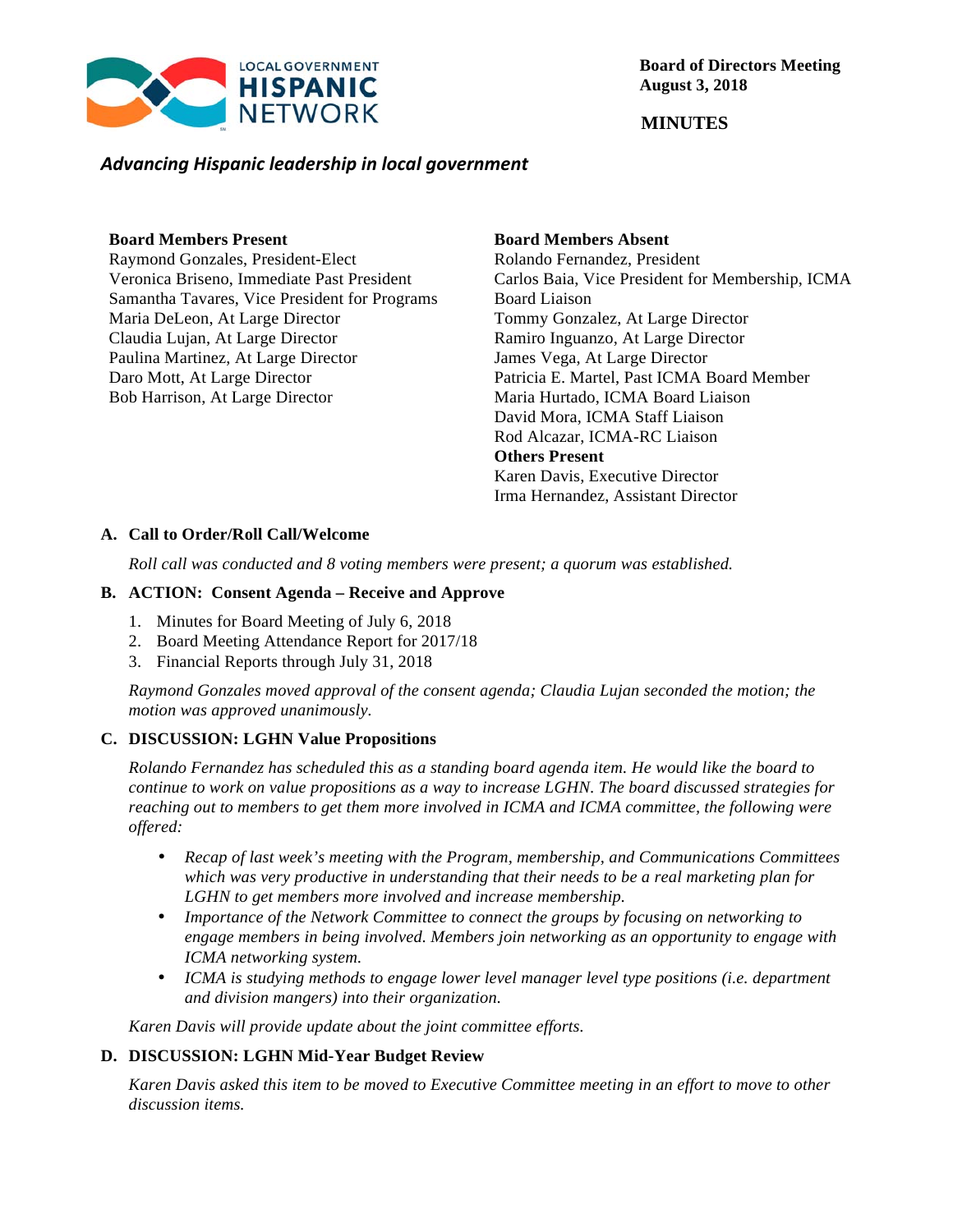#### **E. UPDATE/ACTION: LGHN Conference Sponsorships**

*The 2018 LGHN conference is in Phoenix and lots of discussion on the funding for local folks and from the City of Austin to be able to attend. If the goal is to bring in as many people as possible maybe looking at lowering the \$275 fee. Our goal is to attract and get emerging leaders to our annual conference, wo we need to raise more funding. There was an idea of a Split Scholarship to help defray costs to attend the conference. Karen Davis explained that the fees cover all the meals and if any of the fees are lowered we need to come up with additional sponsors. As of end of July, approximately \$70,000 has been collected for sponsorship. The City of Austin will not pay for cost of travel to Phoenix and attendees will need to use personal time to attend conference.* 

*Discussion of ICMA support for our conference by attendance and by promoting our conference at their events and through their publications. Karen Davis explained that since the transition with Rita we don't know who from ICMA will be attending the conference. Further, ICMA's support of LGHN has been hard to gauge as Karen has been trying to get information.*

*Ray Gonzales to seek additional funding from United Healthcare for this year's annual conference to help attract emerging leaders.*

*Rolando to reach out to Marc to get ICMA help and consensus to support LGHN conference.*

#### **F. LGHN Dinner at ICMA**

*Karen Davis gave an overview of the event and asked board members to promote the event at the Lord Baltimore Hotel. Further seeking the Board's assistance in securing a speaker for the dinner. Last year 150 people attended the dinner.*

*Raymond Gonzales will engage their federal lobbyist to get names of leaders in the Baltimore area for potential speakers.*

*Karen Davis asked board members to get list of people in your area attending and then invite them to attend the dinner.* 

*Discussion about including other groups in our ICMA Monday night reception, a request was received by the League of Women in Government to be included. Concerns were brought up because of the size of the room and we currently have a joint reception with NFBPA and I-NAPA who would have to concur with the request as well. The reception's open bar is sponsored by GovHR USA and this could also increase the cost of their sponsorship. The request should be coordinated with them as well. This year it may be too late – more advanced planning may be necessary.* 

*Rolando will reach out to partner groups to seek their support in getting the word out about our event and also get their input on adding additional groups as part of our welcome reception.*

#### **G. Website Tracking**

*Ray Gonzales went through the website information provided which shows good data on the career center and conference hits. Explained that if any board members want to see anything specific to let him know, information can be defined and provided. Karen Davis will ask the joint committee to drill down a little bit to see how many hits coaching area is getting to help direct a work plan.*

#### **H. Committee Reports/Updates**

*No additional committee reports were provided*

#### **I. Information**

*Karen Davis reminded the board that their commitment forms are due. Karen provided an updated board roster.*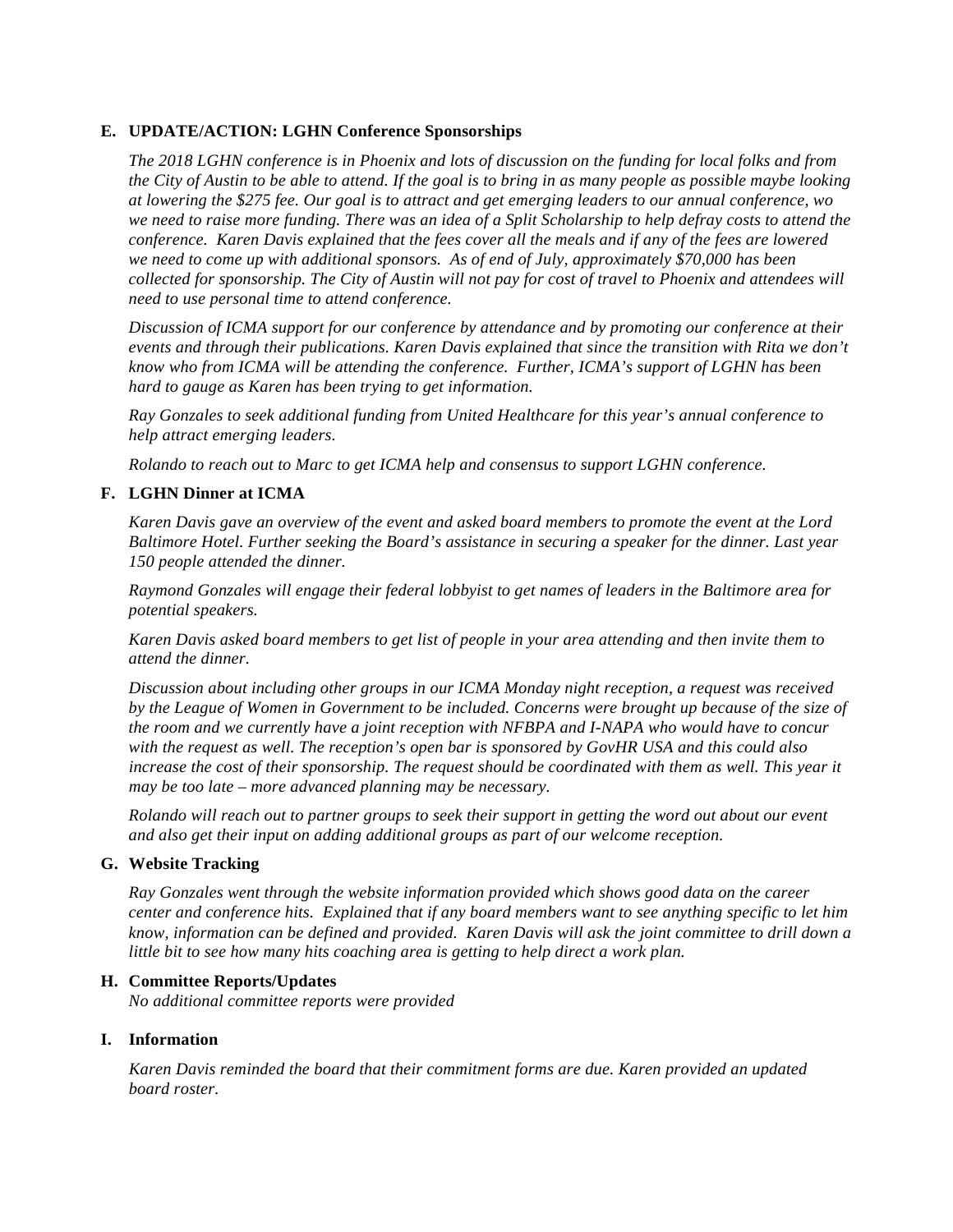#### **J. Future Board Meeting Agenda Items**

- a. Mid-Year Budget Review
- b. Mid-Year Membership Review

*Because the IHN annual meeting will beheld in lieu of the June board meeting, the mid-year reviews will be scheduled for the May board meeting.* 

#### **K. Adjournment &Future Meeting Dates**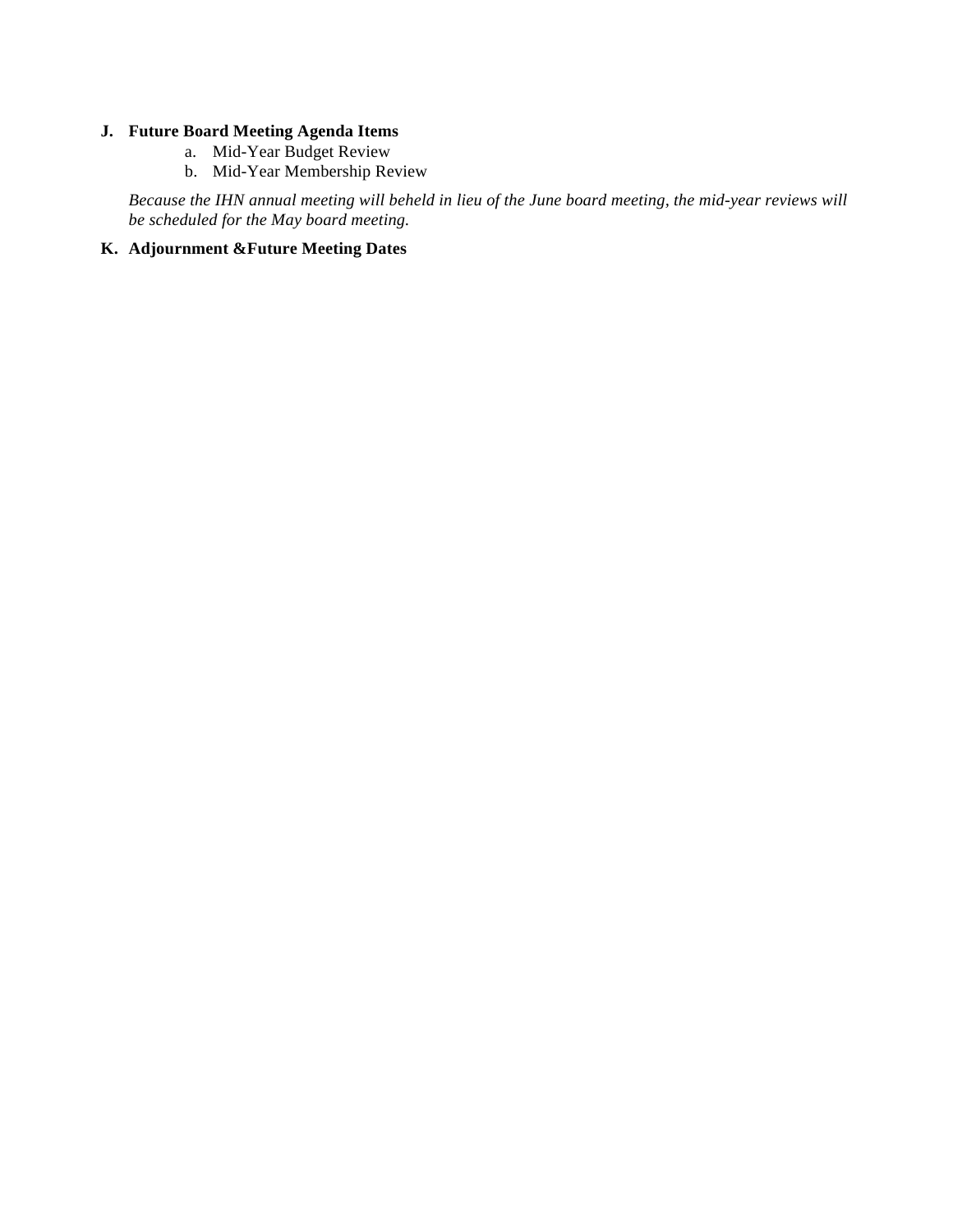# **2017-2018 IHN Board of Directors Board Meeting Attendance**

| <b>Name</b>             | Jan     | Feb     | Mar     | April   | May     | June    | Annual    | July    | Aug     | <b>Sept</b> | Oct     | <b>Nov</b> | Dec     |
|-------------------------|---------|---------|---------|---------|---------|---------|-----------|---------|---------|-------------|---------|------------|---------|
|                         | 2017    | 2017*   | 2017    | 2017    | 2017    | 2017    | Mtg. 2017 | 2017    | 2017    | 2017        | 2017    | 2017       | 2017    |
| Veronica Briseño        | Absent  | Present | Present | Present | Present | Present | Present   | Present | Present | Present     | Present | Present    | Present |
| Magda Gonzalez          | Present | Present | Absent  | Present | Present | Present | Absent    | Present | Absent  | Absent      | Present | Present    | Present |
| Maria Hurtado           | Absent  | Present | Present | Present | Present | Present | Absent    | Present | Present | Present     | Absent  | Present    | Absent  |
| Rolando Fernandez       | Present | Present | Present | Absent  | Present | Present | Present   | Present | Present | Present     | Present | Present    | Present |
| <b>Raymond Gonzales</b> | Absent  | Present | Present | Present | Present | Absent  | Present   | Absent  | Absent  | Present     | Absent  | Absent     | Present |
| Carlos Baia             | Present | Present | Absent  | Absent  | Present | Present | Present   | Present | Present | Present     | Present | Present    | Present |
| <b>Tommy Gonzalez</b>   | Present | Absent  | Absent  | Present | Absent  | Absent  | Present   | Present | Present | Absent      | Absent  | Absent     | Absent  |
| <b>Bob Harrison</b>     |         |         |         |         |         |         | Present   | Absent  | Present | Absent      | Present | Present    | Present |
| Ramiro Inguanzo         | Absent  | Absent  | Present | Absent  | Present | Absent  | Absent    | Present | Present | Present     | Absent  | Absent     | Absent  |
| Claudia Lujan           | Present | Present | Present | Present | Present | Present | Present   | Present | Absent  | Present     | Present | Absent     | Present |
| Pat Martel              | Present | Absent  | Absent  | Present | Absent  | Absent  | Absent    | Present | Absent  | Absent      | Present | Absent     | Present |
| Daro Mott               | Absent  | Absent  | Absent  | Present | Present | Present | Present   | Present | Absent  | Present     | Present | Present    | Present |
| Samantha Tavares        |         |         |         |         |         |         | Present   | Present | Present | Present     | Present | Present    | Present |

| Name                    | Jan<br>2018 | Feb<br>2018 | Mar<br>2018 | April<br>2018 | <b>Annual Mtg.</b><br><b>May 2018</b> | June<br>2018 | July<br>2018 | Aug<br>2018 | <b>Sept</b><br>2018 | Oct<br>2018 | Nov<br>2018 | <b>Dec</b><br>2018 |
|-------------------------|-------------|-------------|-------------|---------------|---------------------------------------|--------------|--------------|-------------|---------------------|-------------|-------------|--------------------|
| Veronica Briseño        | Present     | Present     | Present     | Present       | Present                               | Present      | Present      | Present     |                     |             |             |                    |
| Magda Gonzalez          | Absent      | Present     | Present     | Present       | Present                               |              |              |             |                     |             |             |                    |
| Maria Hurtado           | Present     | Absent      | Present     | Present       | Present                               | Absent       | Present      | Absent      |                     |             |             |                    |
| Rolando Fernandez       | Present     | Present     | Present     | Present       | Present                               | Present      | Present      | Absent      |                     |             |             |                    |
| <b>Raymond Gonzales</b> | Absent      | Absent      | Absent      | Absent        | Absent                                | Present      | Absent       | Present     |                     |             |             |                    |
| Carlos Baia             | Absent      | Present     | Absent      | Present       | Present                               | Absent       | Present      | Absent      |                     |             |             |                    |
| Maria De Leon           |             |             |             |               |                                       |              |              | Present     |                     |             |             |                    |
| Tommy Gonzalez          | Absent      | Absent      | Absent      | Absent        | Absent                                |              |              |             |                     |             |             |                    |
| <b>Bob Harrison</b>     | Present     | Present     | Present     | Absent        | Absent                                | Absent       | Present      | Present     |                     |             |             |                    |
| Ramiro Inguanzo         | Absent      | Present     | Present     | Present       | Present                               | Present      | Present      | Absent      |                     |             |             |                    |
| Claudia Lujan           | Absent      | Present     | Present     | Present       | Present                               | Present      | Absent       | Present     |                     |             |             |                    |
| Pat Martel              | Present     | Absent      | Absent      | Absent        | Present                               | Absent       | Present      | Absent      |                     |             |             |                    |
| Paulina Martinez        |             |             |             |               | Present                               | Present      | Present      | Present     |                     |             |             |                    |
| Daro Mott               | Present     | Absent      | Absent      | Present       | Present                               | Present      | Absent       | Present     |                     |             |             |                    |
| Samantha Tavares        | Present     | Absent      | Present     | Present       | Present                               | Present      | Present      | Present     |                     |             |             |                    |
| James Vega              |             |             |             |               |                                       |              |              | Absent      |                     |             |             |                    |

Note: Excused v. unexcused absences are not differentiated on the chart.

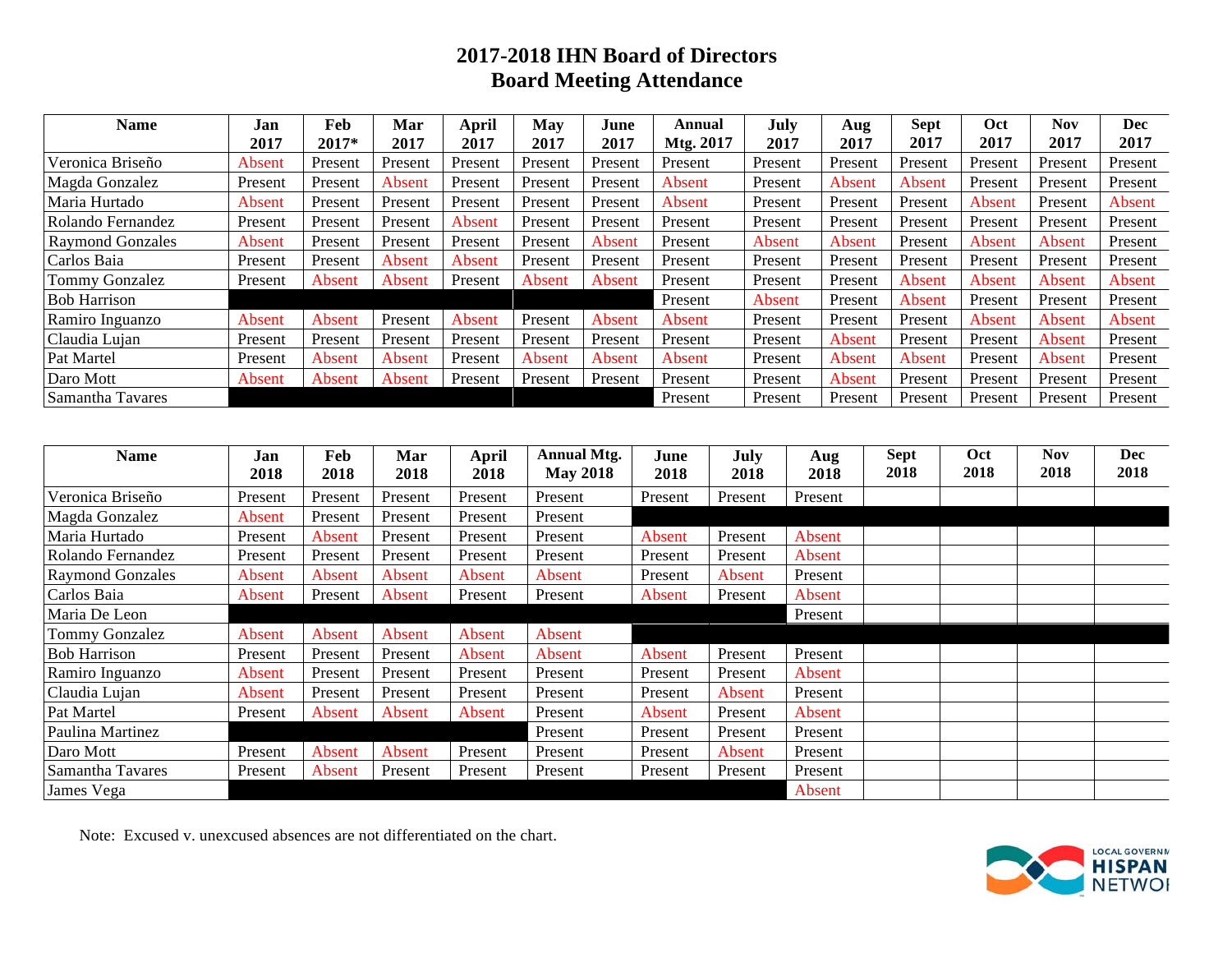**2:40 PM 09/04/18 Cash Basis**

# **Local Government Hispanic Network Profit & Loss January 1 through September 4, 2018 Jan 1 - Sep 4, 18**

| <b>Ordinary Income/Expense</b>         |           |
|----------------------------------------|-----------|
| <b>Income</b>                          |           |
| <b>Direct Public Support</b>           |           |
| <b>Individual Support</b>              | 3,000.00  |
| <b>Corporate Support</b>               | 2,500.00  |
| <b>Total Direct Public Support</b>     | 5,500.00  |
|                                        |           |
| <b>Other Types of Income</b>           |           |
| <b>Advertising Sales</b>               | 11,931.45 |
| <b>Miscellaneous Revenue</b>           | 1,000.00  |
| <b>Total Other Types of Income</b>     | 12,931.45 |
| Program Income                         |           |
| <b>Workshops/Regional Registration</b> | 0.00      |
| <b>Workshops/Regional Sponsorship</b>  | 1,000.00  |
| <b>LGHN Dinner Registrations</b>       | 2,208.60  |
| <b>LGHN Dinner Sponsorships</b>        | 5,000.00  |
| <b>Membership Dues</b>                 |           |
| <b>Individual</b>                      | 3,809.70  |
| <b>Local Government</b>                | 19,850.00 |
| <b>Chapters</b>                        | 5,500.00  |
| Corporate                              | 1,000.00  |
| <b>Total Membership Dues</b>           | 30,159.70 |
|                                        |           |
| <b>Total Program Income</b>            | 38,368.30 |
| <b>Total Income</b>                    | 56,799.75 |
| <b>Expense</b>                         |           |
|                                        |           |
| <b>Business Expenses</b>               |           |
| <b>Constant Contact</b>                | 449.52    |
| <b>PayPal Fees</b>                     | 814.04    |
| <b>Business Expenses - Other</b>       | 35.00     |
| <b>Total Business Expenses</b>         | 1,298.56  |
|                                        |           |
| <b>Contract Services</b>               |           |
| <b>Accounting Fees</b>                 | 825.00    |
| <b>Outside Contract Services</b>       | 40,130.56 |
| <b>Total Contract Services</b>         | 40,955.56 |
| <b>Operations</b>                      |           |
| <b>Computer Software</b>               | 72.76     |
| <b>Postage, Mailing Service</b>        | 292.61    |
| <b>Printing and Copying</b>            | 86.40     |
| <b>Supplies</b>                        | 53.48     |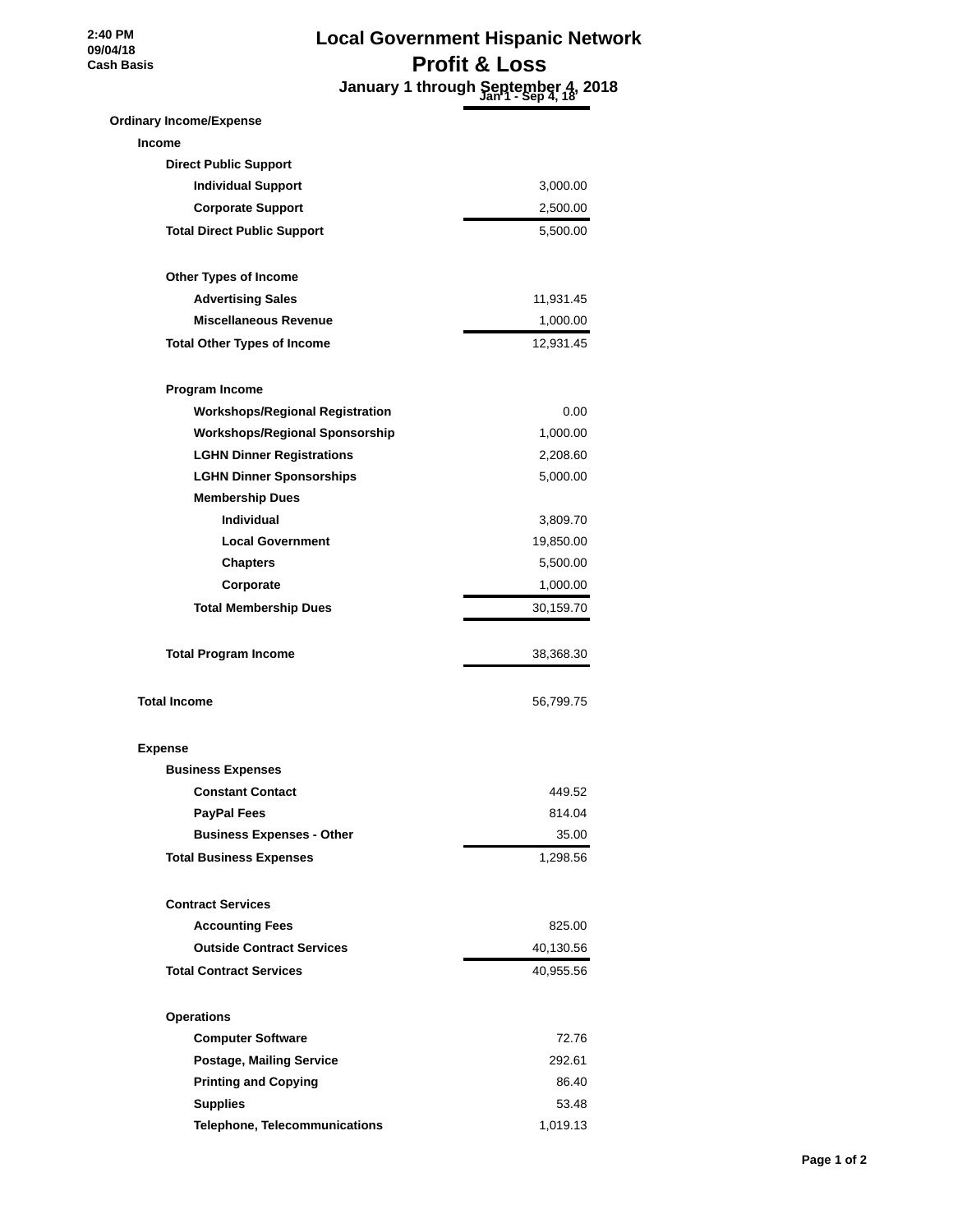# **Local Government Hispanic Network Profit & Loss**

 **January 1 through September 4, 2018 Jan 1 - Sep 4, 18**

| Website                                 | 1,645.99  |
|-----------------------------------------|-----------|
| <b>Total Operations</b>                 | 3,170.37  |
| <b>Other Types of Expenses</b>          |           |
| <b>Board of Directors Retreat</b>       |           |
| Retreat                                 | 2,134.09  |
| <b>Travel</b>                           | 556.64    |
| <b>Total Board of Directors Retreat</b> | 2,690.73  |
| <b>Program Activities</b>               |           |
| <b>Entertainment</b>                    | 1,005.29  |
| Postage/Shipping                        | 200.26    |
| <b>Total Program Activities</b>         | 1,205.55  |
| <b>Advertising/Marketing Expenses</b>   | 1,261.17  |
| Insurance - Liability, D and O          | 859.00    |
| <b>Contributions</b>                    | 500.00    |
| <b>Other Costs</b>                      | 1,005.44  |
| <b>Total Other Types of Expenses</b>    | 7,521.89  |
| <b>Travel and Meetings</b>              |           |
| Conf, Conv, Meeting-Nat'l               | 196.89    |
| <b>Meeting Travel-Reg'l</b>             | 598.65    |
| <b>Total Travel and Meetings</b>        | 795.54    |
| <b>Total Expense</b>                    | 53,741.92 |
| <b>Net Ordinary Income</b>              | 3,057.83  |
| Net Income                              | 3,057.83  |

 **2:40 PM 09/04/18 Cash Basis**

**bank balance as of 8/31/18** 155,893.30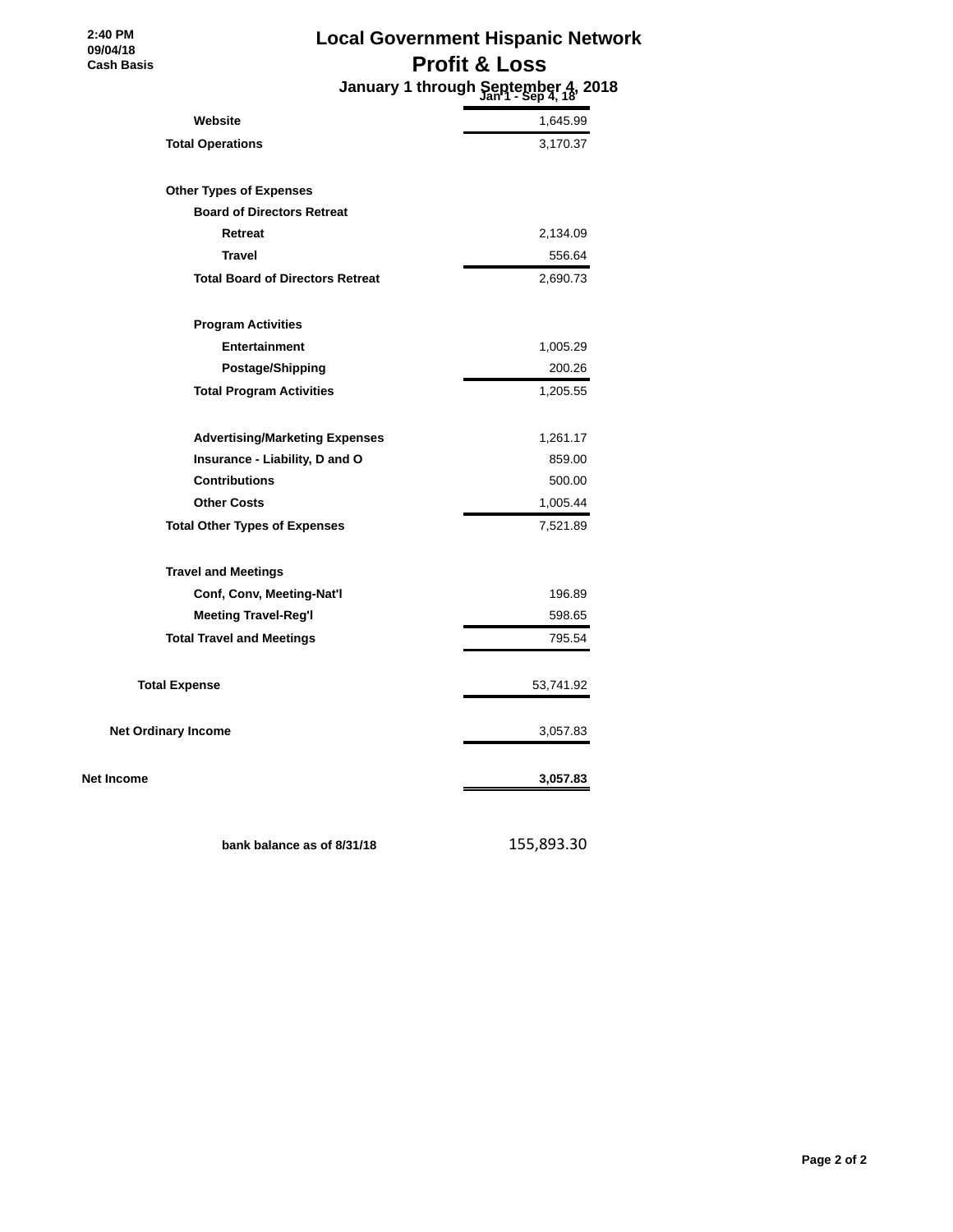LGHN Committee Chairs meeting (Membership, Program and Communications) July 25, 2018 Attendees: Sam, Carlos, Maria, Claudia, Angelita Absent: Sophia and Gabe Staff: Karen and Irma

#### **Program'Committee**

- Maria stressed the importance of our signature events the Bi-annual conference event but wants us to consider a off year regional conference or event.
- Wants to build the capacity of mentoring and be pro-active with more coaching through the Padrinos/Madrinas program.
	- o Monthly%calls
	- $\circ$  More coaches Let's leverage the mid-career people three levels Students mid career executives
	- o Utilize mid-career people to help students hey I got something to offer
- Would like to see us establishing more partnerships with ICMA coaching and webinar participation for our members.
- Would like to survey members to determine what kind of programming should we be offering.
- Platicas/roundtable at every conference, regional meeting, etc.
- Look at discounts for online courses, what do members get/want beyond ICMA membership

#### **Membership'Committee**

- What can we offer/market/benefit our members?
- Maybe discounts to university programs from our university partners
- Consider programming and networking
- Survey membership what programs
- Analyze level of membership who are we so we can determine the needs of membership.
- Get new members involved right of way so they see it as an opportunity to give back and help others in the profession (coaching, committees, etc.).
- Look at the job board on website does it meet the needs of our members? What can we offer to students?
- Increase membership through the use of Chapters new prospective
- Recognize new local government members at biennial conference/annual dinner/regional events, etc.
- Development of service
	- $\circ$  Look at the value we bring
	- $\circ$  Social media we need to be more savvy at getting our information out there
	- o Look at website to make it more interactive
	- o Helpline or knowledge network like ICMA site
- Networking at national, regional meetings, local events hosted by board members
- Look at membership category for affiliates such as MMANC, MMASC, UMANT, UMAST, etc.

#### **Communication'Committee**

Can do these things but need information from members to help produce content. Would like to see development of:

- Website needs to be more social media savvy
- Need online interactive knowledge network/forum (comparable to ICMA but on a smaller scale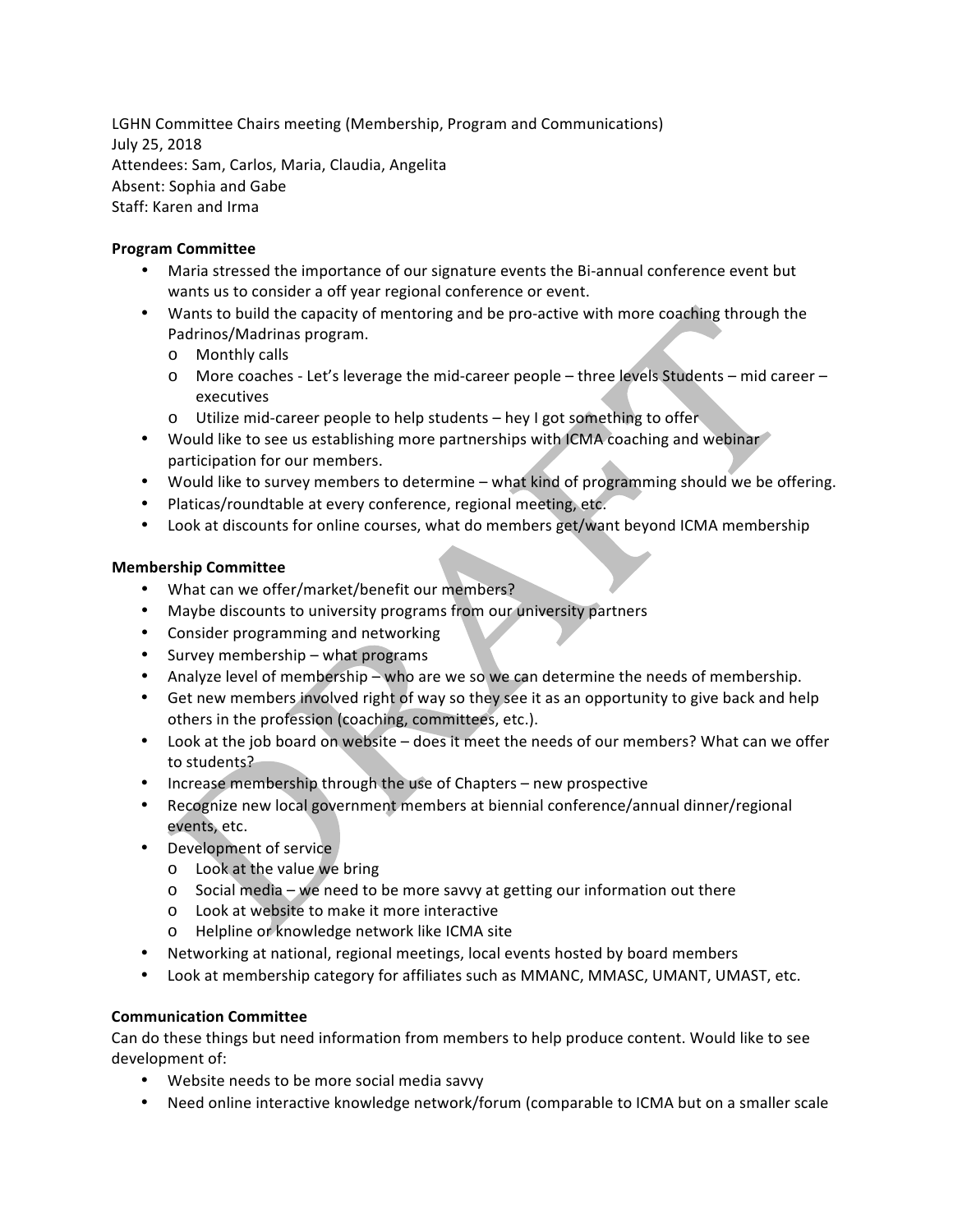page (what would it take technically and financially?)

- Access LGHN through an app
- Phrase of the day a new in Spanish word a day to help professionals in the business
- Would like to promote member's accomplishments and promotions need stories and pictures.
- Would like schedule of events to start promoting need in advance
- Would like more pictures
- Have opportunity to schedule posts on Face Book in advance
- Claudia will contact city of Sunland Park, NM highlighting this local government member will get one or two paragraphs and photos for story on website and other social media. Maybe adding a tagline to website if you have a story or photo to share upload to website.
	- o Ask each committee to submit bios, pictures or local government members/chapters to kick off
- Get list of all local government members/chapters recognize on a rotating basis
- Currently send email blast to all members on jobs, dinner, conference frequent communications.
- Maria would like to get more visibility on website for madrinas and padrinos program
- Biannual newsletter 1<sup>st</sup> of the year to recap past year and provide schedule of events: 3<sup>rd</sup> quarter to update membership; link back/drive members to LGHN website
- Create link to submit promotions, awards, etc. and to upload pictures (what would it take technically and financially?)
- Make directory more interactive (similar to ICMA membership page (what would it take technically and financially?)
- Scour the web for "LGHN" references | Google alerts for membership names or LGHN on posts

#### Moving forward

- All agreed this was a productive meeting and would like these 3 committees to get together on a regular basis (monthly on the  $4<sup>th</sup>$  Wednesday 8:00 pacific, 9:00 mountain, 10:00 central, 11:00 eastern time zones)
- All three groups have the same goals and missions and working together would be good
- Karen will be following up with e-mail on what needs to be done to move forward.
- Angelita to send phrases to Claudia to translate for  $-$  word of the day
- Maybe recognition of chapter members at conference
- Need list of government member cities for possible recognition.
- Send results of previous member survey (3-4 years ago)
- Karen & Irma to divide responsibilities for working with committees to keep things moving forward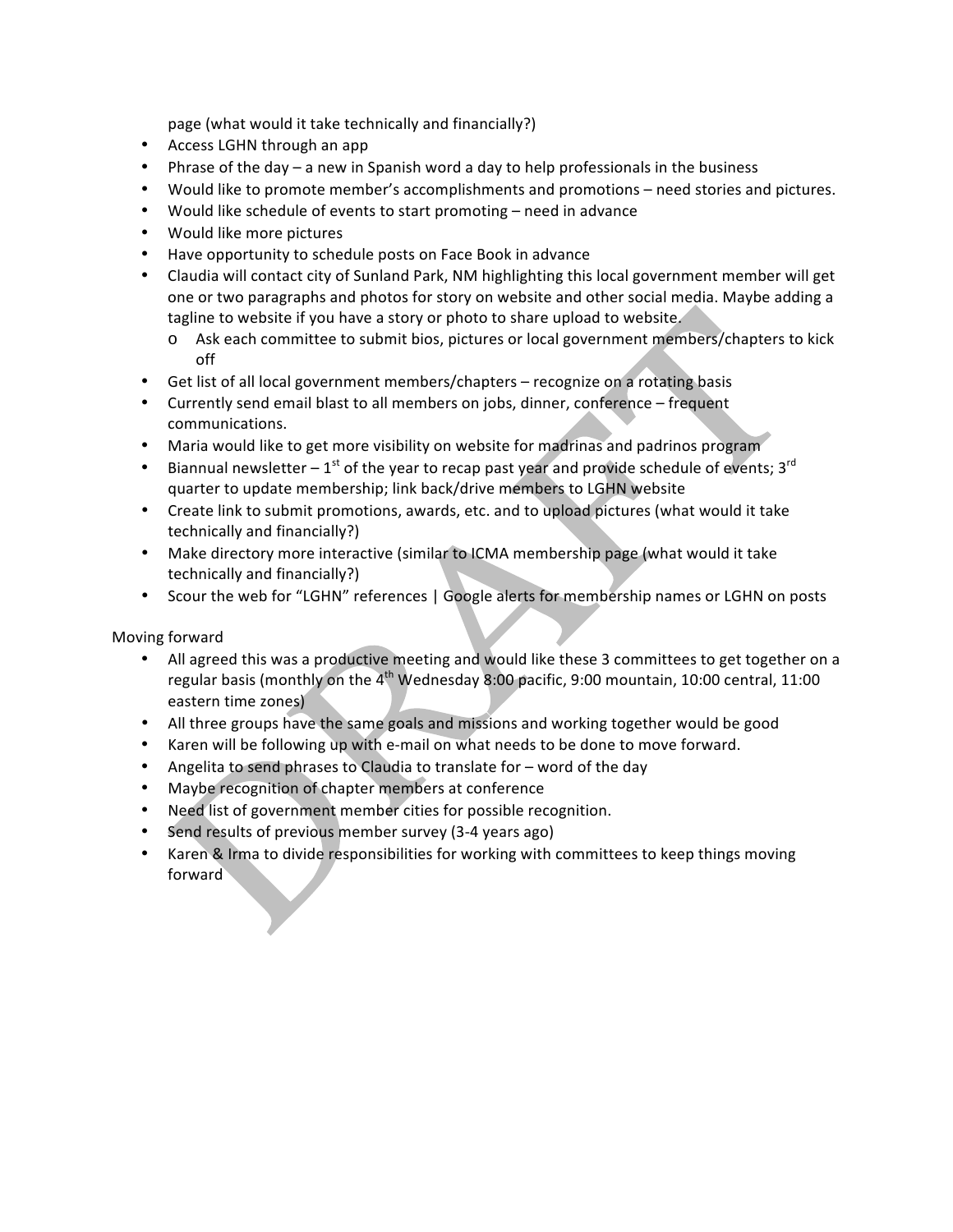LGHN Committee Chairs meeting (Membership, Program and Communications) Attendees: Carlos, Claudia, Angelita, Gabe, Sophia Absent: Sam, Sophia and Gabe Staff: Karen and Irma

#### **Program'Committee**

- Create webinars
	- $\circ$  Redo August webinar in early November (Moving up the Ladder with Pat Martel and Jerry Greenwell, CPS Recruiting), record and make available on LGHN website
	- $\circ$  Look into using ICMA's platform Carlos to get more information from Don Maruska
	- $\circ$  Consider creating webinars for ICMA Carlos to get more information from Don Maruska
- Continue to develop and expand the Padrinos/Madrinas program.
- Prepare survey to members to determine what kind of programming should we be offering.
- Platicas/roundtable at every conference, regional meeting, etc.
- Look at discounts for online courses, what do members get/want beyond ICMA membership
- Record sessions at LGHN conference to post on website
	- o Keynotes
	- o Key%sessions

#### **Membership'Committee**

- Looking at what value we can offer to get new members interested
- Would like to see more training/professional development opportunities
	- o Webinars
	- o Coaching
	- o Chat room/online interactive knowledge network
- Outreach to ICMA university chapters (free membership, etc.)
	- o Carlos has drafted a letter to send to chapter presidents and liaisons
- **Develop strategy to reach out to undergraduate students** 
	- $\circ$  Reactivate university partnerships committee for assistance in developing strategy
	- o Talk to university representatives at ICMA conference to get input

#### **Communication'Committee**

- Greater social media presence
	- $\bullet$  What platforms should LGHN be using?
		- $\circ$  What do we have the capacity to support
		- o Post articles of interest
		- o Have members highlight their communities
- Website needs to be more social media savvy
- Website should have testimonials from members about what they get from being a LGHN member
- Look at technology and cost for online interactive knowledge network/forum
- Need more professional photos, include professional photographer in LGHN budget for events o Photographer has been included for Phoenix conference

Moving forward.

- Send previous member survey (3-4 years ago) to Sophia
- Committees to look at potential budget issues to be considered in LGHN 2019 budget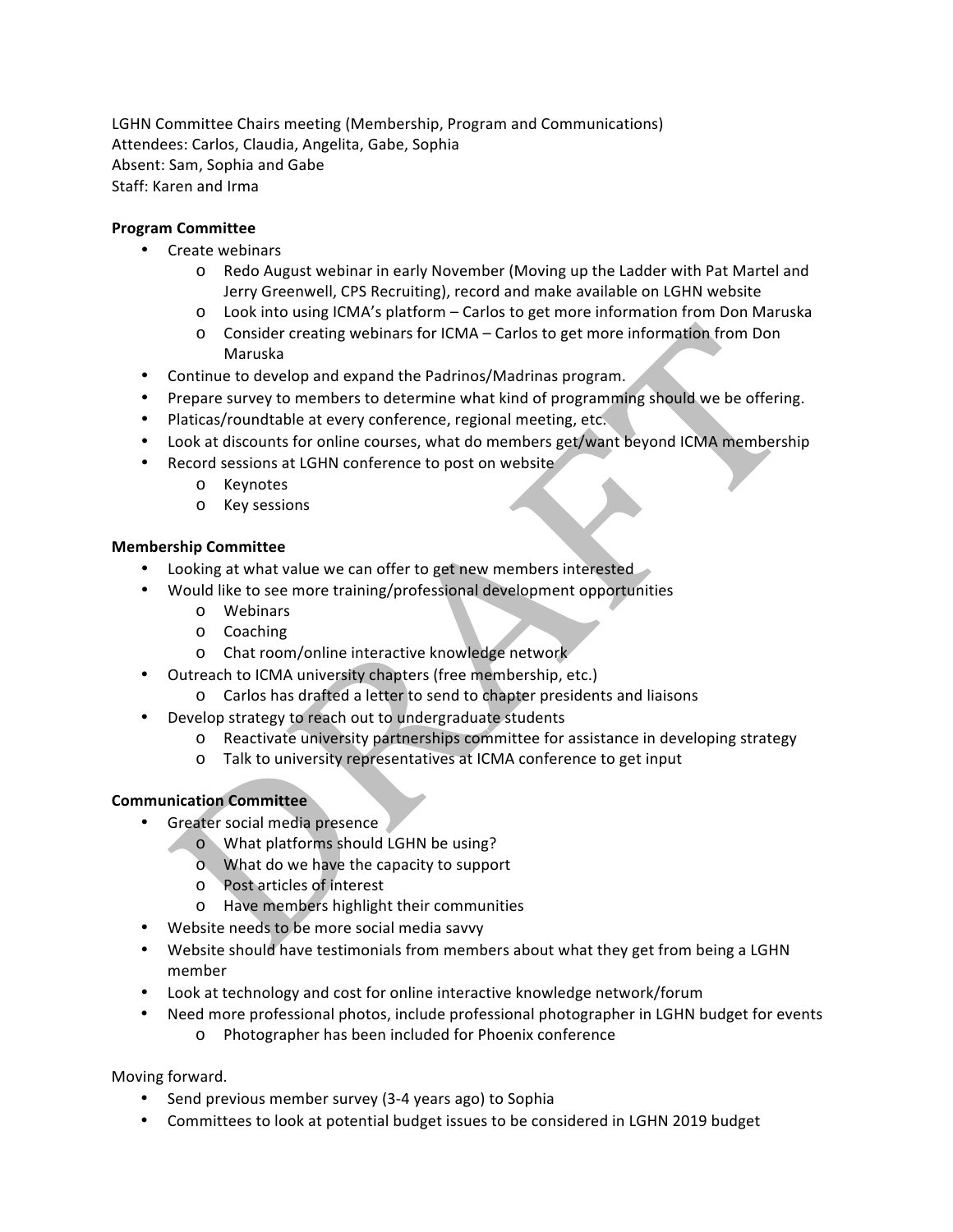

### **LGHN!Schedule at!2018!ICMA!Conference**

**Meeting with ICMA-RC Leadership** (Executive Committee; ICMA board members) *Saturday, September 22, 3:00-4:00 p.m. Location)TBD*

### **ICMA Leadership Reception and Dinner** (Executive Committee)

*Saturday,)September)22,)6:30210:00)p.m. Spirit of Baltimore Cruise Ship 561)Light)Street,)Baltimore)Inner)Harbor*

### **ICMA Equity Mixer**

*Sunday,)September)23,)7:0029:30/10:00)pm* Affiliate Equity Advancement Mixer presented by ICMA, ELGL, I-NAPA, LGHN, LWG, NACA, NFBPA, Civic Pride, and WLG. LGHN will have an information table and ICMA ill provide staffing during the LGHN dinner.

### **LGHN!Dinner**

*Sunday,)September)23,)6:3029:00)pm* Lord Baltimore Hotel Speaker: Colorado State Senator Dominick Moreno

### **Project Implicit**

*Monday, September 24, 2:45-3:45 p.m.* Rolando Fernandez, LGHN President, will introduce the session.

### **Think Strategically about the Next Steps in Your Career: Aiming for the Top Position**

*Tuesday,)September)25,)2:0023:00 p.m.* Panelists include representatives from LGHN, NFBPA, I-NAPA, and NACA

**Meeting with ICMA Leadership** (Executive Committee; ICMA board members) Tuesday, September 25, time and location TBD (afternoon)

### LGHN/NFBPA Exhibit Booth

*Booth)146 Sunday)through)Tuesday*

**Joint Meeting with Affiliates** (Executive Committee) *TBD* Pat Martel is working on a joint meeting with LGHN, NFBPA, I-NAPA and NACA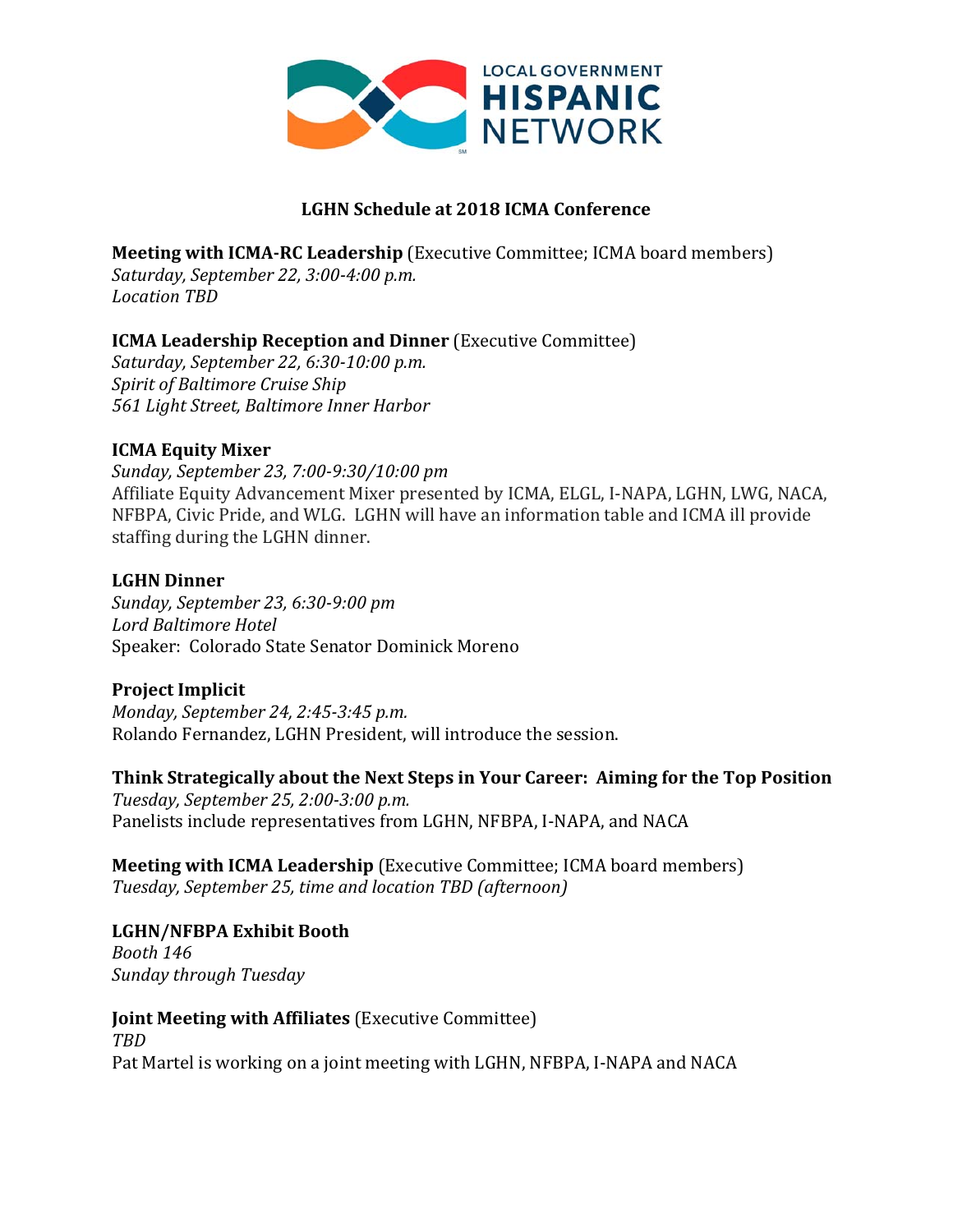

### **LGHN Events at 2018 ICMA Conference**

### **Project Implicit**

### *Monday, September 24, 2:45-3:45 p.m.*

Implicit Bias refers to the attitudes and feelings outside of conscious awareness and control that affect our conceptions, actions and decisions. This session co-sponsored by the Local Government Hispanic Network and the National Forum for Black Public Administrators, will examine how implicit bias affects our everyday decisions and teach you how to unlearn some of your implicit bias.

Rolando Fernandez, LGHN President, will introduce the session.

#### **Think Strategically about the Next Steps in Your Career: Aiming for the Top Position** *Tuesday, September 25, 2-3 p.m.*

A panel of recently promoted managers will discuss their first year as top executives, how they knew they were ready for promotion and the surprises they encountered. In addition, a human resource professional and an executive search expert will review the skills and experiences authorities are seeing in their next leaders. This session is co-sponsored by the Local Government Hispanic Network and the National Forum for Black Public Administrators.

Panelists include representatives from LGHN, NFBPA, I-NAPA, and NACA

### **LGHN!Dinner**

*Sunday,(September(23,(6:3049:00(pm Lord Baltimore Hotel* 



Colorado State Senator Dominick Moreno will be the featured speaker at the Local Government Hispanic Network annual dinner at the ICMA conference in Baltimore. A native of Commerce City, Colorado, Senator Moreno earned a B.A. in American Government from Georgetown University. He served three years on the city council of Commerce City, was elected to the Colorado House of Representatives in 2012 and to the Colorado Senate in 2016. For more information about Senator

Moreno, go to http://www.dominickmoreno.com.

Register at: https://lghn.org/events/lghn-dinner/

LGHN/NFBPA Exhibit Booth *Booth(146*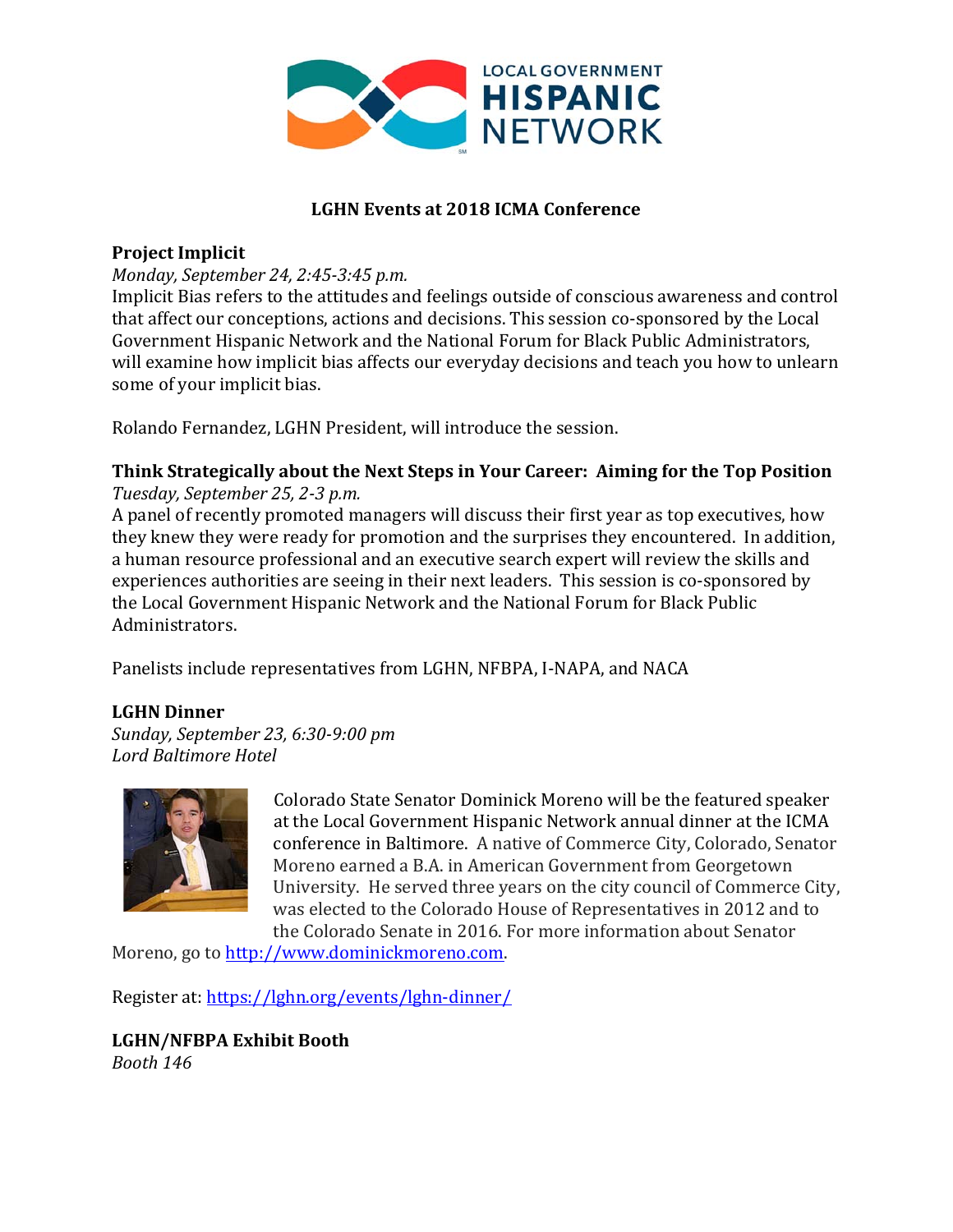

# **Completed LGHN Board Commitment Forms**

| <b>Executive Committee</b>                 |                |  |  |  |
|--------------------------------------------|----------------|--|--|--|
| Rolando Fernandez, President               | X              |  |  |  |
| Ray Gonzales, President Elect              | X              |  |  |  |
| Carlos Baia, Vice President for Membership |                |  |  |  |
| Maria Hurtado, Vice President for Programs | X              |  |  |  |
| Veronica Briseno, Past President           | X              |  |  |  |
| Directors-at-Large                         |                |  |  |  |
| Maria De Leon                              | X              |  |  |  |
| <b>Bob Harrison</b>                        | $\overline{X}$ |  |  |  |
| Ramiro Inguanzo                            | $\overline{X}$ |  |  |  |
| Claudia Lujan                              | X              |  |  |  |
| Paulina Martinez                           | X              |  |  |  |
| Daro Mott                                  |                |  |  |  |
| Samantha Tavares                           | X              |  |  |  |
| James Vega                                 |                |  |  |  |
| Patricia Martel                            |                |  |  |  |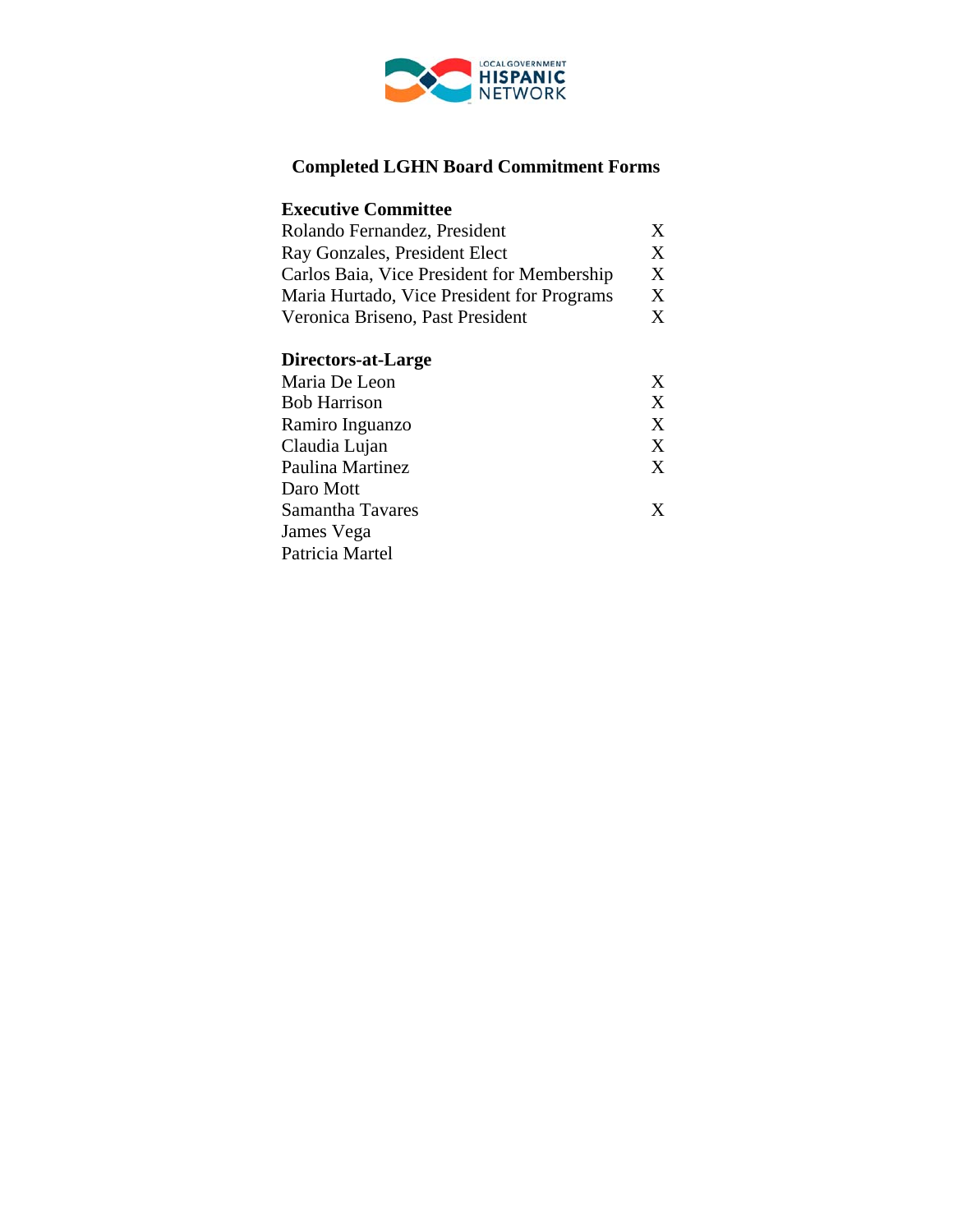

# *2018&19 IHN!Board!of!Directors/Executive!Committee*

| Rolando Fernandez, President/Executive Committee      | Veronica Briseño, Past President/Executive          |
|-------------------------------------------------------|-----------------------------------------------------|
| Term: expires 2020                                    | Committee                                           |
| Director                                              | Term: expires 2020                                  |
| City of Austin                                        | City of Austin                                      |
| <b>Office of Contract Management</b>                  | Director                                            |
| 105 W. Riverside Dr., Suite 205                       | <b>Small Minority Business Resources Department</b> |
| Austin, TX 78740                                      | P.O. Box 1088                                       |
| Phone: 512-974-7749                                   | Austin, TX 78767                                    |
| Cell: 210-484-7743                                    | Phone: 512-974-2156                                 |
| rolando.fernandez@austintexas.gov                     | Fax: 512-974-9163                                   |
|                                                       | Cell: 512-779-7929                                  |
|                                                       | veronica.briseno@austintexas.gov                    |
| Raymond Gonzales, President-Elect/Executive           | Samantha Tavares, Vice President for                |
| Committee                                             | <b>Programs/Executive Committee</b>                 |
| Term expires: 2020                                    | Term: expires 2019                                  |
| <b>Adams County</b>                                   | City of Phoenix                                     |
| <b>County Manager</b>                                 | <b>Operations Manager, Solid Waste Division</b>     |
| 4430 S. Adams County Pkwy.                            | <b>Public Works Department</b>                      |
| Brighton, CO 80601                                    | 200 W Washington Street                             |
| Phone: 720.523.6829                                   | $6th$ Floor                                         |
| Cell: 720-556-4086                                    | Phoenix, AZ 85003                                   |
| rgonzales@adcogov.org                                 | Phone: 602-534-5143                                 |
| grodriguez@adcogov.org                                | samantha.tavares@phoenix.gov                        |
| Carlos, Baia, Vice President for Membership/Executive | Maria Hurtado, ICMA Board Liaison                   |
| <b>Committee/ICMA Board Liaison</b>                   | Term: expires 2019                                  |
| Term: expires 2020                                    | <b>Assistant City Manager</b>                       |
| Deputy City Manager, Development                      | City of Hayward                                     |
| City of Concord                                       | 777 B Street, 4 <sup>th</sup> Floor                 |
| <b>Community Development</b>                          | Hayward CA 94541                                    |
| 41 Green St., 2 <sup>nd</sup> Floor                   | Phone: 510.583-4306                                 |
| Concord, NH 03301                                     | Fax: 510.583-3601                                   |
| Phone: 603-225-8595                                   | Cell: 831-247-7885                                  |
| Cell:                                                 | Maria.Hurtado@hayward-ca.gov                        |
| cbaia@concordnh.gov                                   |                                                     |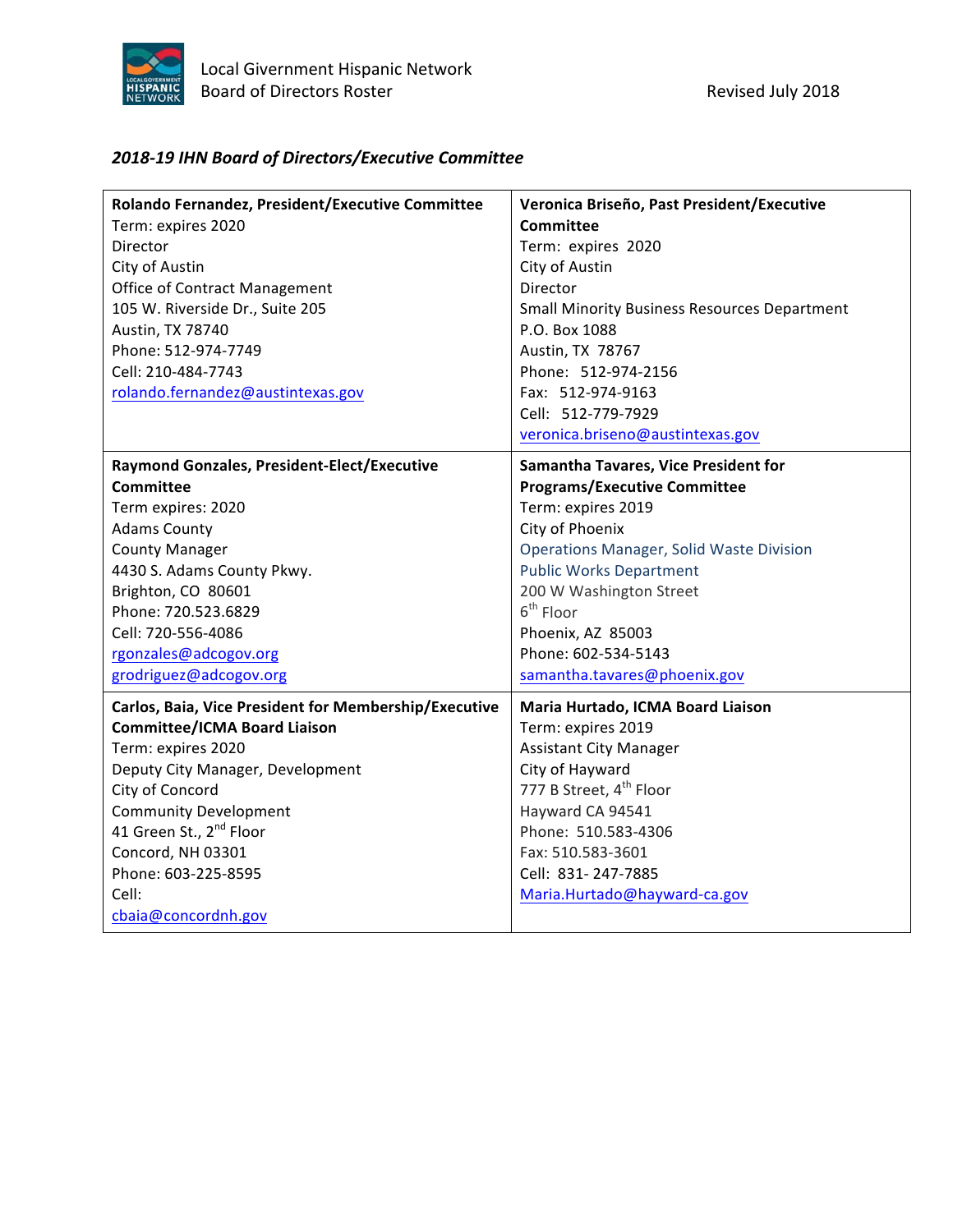### *IHN!Board!of!Directors*

| James Vega, Director at Large<br>Term expires: 2019<br>City of Ojai<br>Assistant to the City Manager<br>401 South Ventura Street<br>Ojai, CA 93023<br>Phone:<br>Cell:                                                                  | <b>Bob Harrison, Director at Large</b><br>Term expires: 2020<br>City of Renton<br>Chief Administrative Officer<br>1055 South Grady Way<br>Renton, WA 98057<br>Phone: 425-430-6500<br>Cell: 513-305-3164                          |
|----------------------------------------------------------------------------------------------------------------------------------------------------------------------------------------------------------------------------------------|----------------------------------------------------------------------------------------------------------------------------------------------------------------------------------------------------------------------------------|
| vega@ojaicity.org                                                                                                                                                                                                                      | bharrison@rentonwa.gov<br>robert9468@yahoo.com                                                                                                                                                                                   |
| Paulina Martinez, Director at Large<br>Term expires: 2020<br>City of Evanston<br>Assistant to the City Manager<br>2100 Ridge Avenue<br>Evanston, IL 60201<br>Phone: 847-859-7833<br>Cell: 815-280-3806<br>pmartinez@cityofevanston.org | Maria De Leon, Director at Large<br>Term: expires: 2019<br>City of Gilroy<br>Director, Department of Recreation<br>7351 Rosanna Street<br>Gilroy, CA 95020<br>Phone: 408-846-0460<br>Cell:<br>Maria.DeLeon@ci.gilroy.ca.us       |
| Daro Mott, Director at Large<br>Term: expires 2019<br>City of Louisville<br>Chief, Office of Performance Improvement and<br>Innovation<br>517 Court Place<br>Louisville, KY 40202<br>Phone: 502-574-4207<br>Daro.Mott@louisvilleky.gov | Claudia Luján, Director at Large<br>Term: expires 2020<br>City of El Paso<br>Human Resources Assistant Director<br>300 N. Campbell, 1 <sup>st</sup> Floor<br>El Paso, TX 79901<br>Phone: 915-212-1241<br>LujanCA@elpasotexas.gov |
| Ramiro J. Inguanzo, Director at Large<br>Term: expires 2019<br><b>Bal Harbour Village</b><br>Assistant Village Manager<br>655 96 <sup>th</sup> St.<br>Bal Harbour, FL 33154<br>Phone: 305-993-7312<br>ringuanzo@balharbour.org         | Patricia Martel, Past ICMA Board Member<br>Term: expires 2020<br>Retired<br>3220 Atherton Circle<br>Napa, CA 94558<br>Phone: 650-255-0312<br>patriciamartel@comcast.net                                                          |